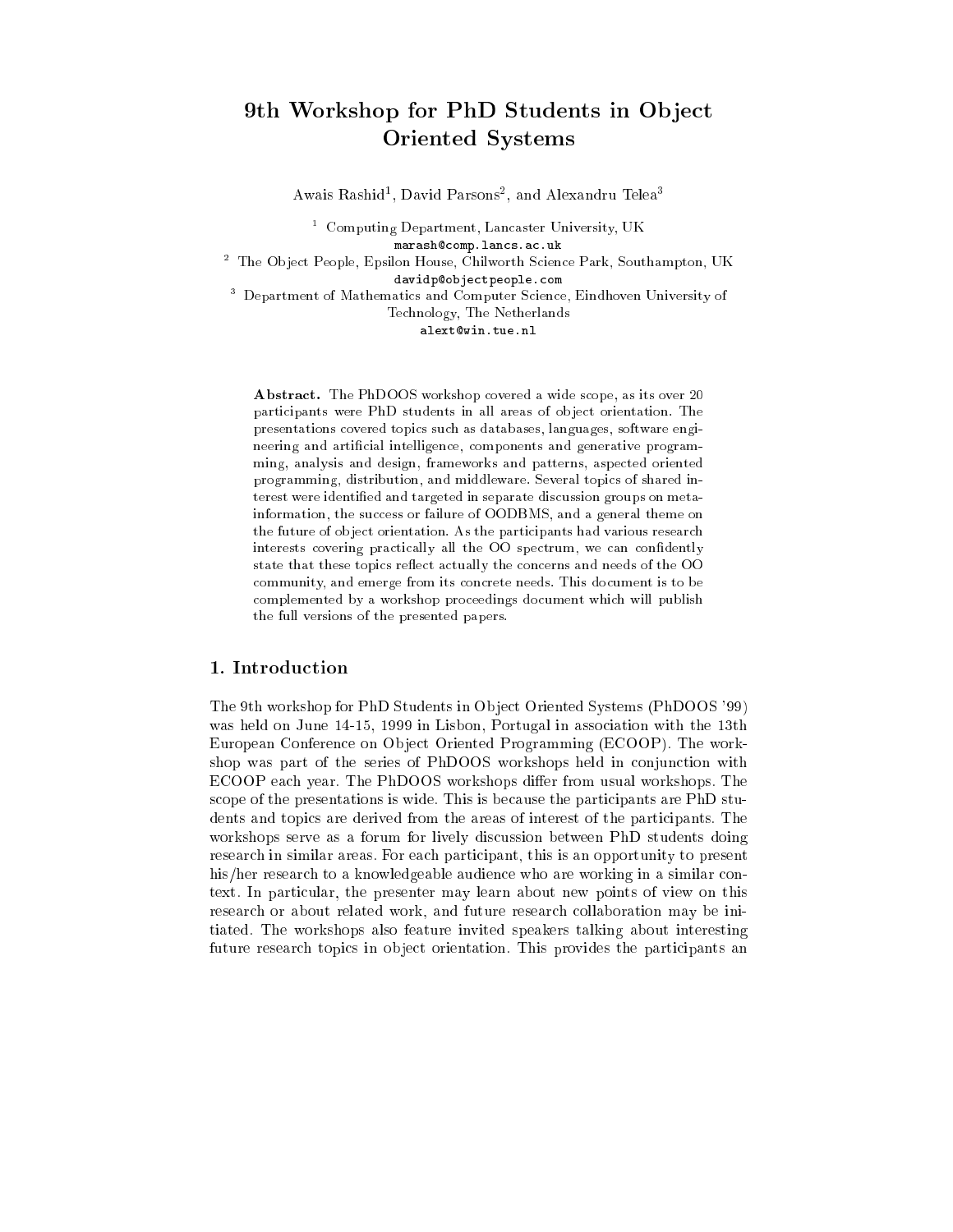opportunity to have an "unplugged" discussion with well-known personalities in the field. The workshops also aim at strengthening the international Network of PhD Students in Ob ject-Oriented Systems (PhDOOS<sup>1</sup> ), which was initiated at the 1st workshop during ECOOP '91 in Geneva, Switzerland. PhDOOS '99 was organised by Awais Rashid, David Parsons and Alexandru Telea and followed the patterns of its predecessors. The participants were divided into three different categories. First, it was possible to submit a  $(3-8)$  page) position paper for review, and to give a 30 minutes presentation at the workshop. Second, it was possible to submit a one-page abstract for review and to give a 15 minutes presentation. Finally, anticipating some last-minute participants a "guest" status was defined for them, including a very short presentation if they wanted to give one. The workshop featured three keynote speakers: Ian Sommerville 2 Gregor Kiczales and Ulrich Eisenecker . The workshop received a total of 30 submissions from 14 countries in 3 continents. Of these 19 were position papers while 11 were abstracts. For the first time in the series of PhDOOS workshops a review process was introduced. Submissions were reviewed by PhD students almost two-thirds into their PhD. The review process was not designed to select the few very best papers, but to ensure that every participant was able to present some relevant material, and was sincere and well prepared. As a result, 17 position papers and 6 abstracts were selected for presentation at the workshop. Accepted papers and abstracts are available on the workshop web site at: http://www.comp.lancs.ac.uk/computing/users/marash/PhDOOS99. They will also be included in the workshop proceedings to be published by University of Eindhoven, The Netherlands.

## 2. Workshop Structure

The workshop was divided into sessions based on the presenters' areas of interest. These were as follows:

- Databases
- Languages, Software Engineering and Artificial Intelligence
- { Components and Generative Programming
- { Analysis and Design
- { Frameworks and Patterns
- { Aspect Oriented Programming
- Distribution and Middleware

The following sections summarise the discussion that took place in the various sessions.

<sup>1</sup> http://www.ecoop.org/phdoos/

<sup>2</sup> Computing Department, Lancaster University, Lancaster, UK

<sup>&</sup>lt;sup>-</sup> Aerox PARC, USA

<sup>4</sup> University of Applied Sciences, Heidelberg, Germany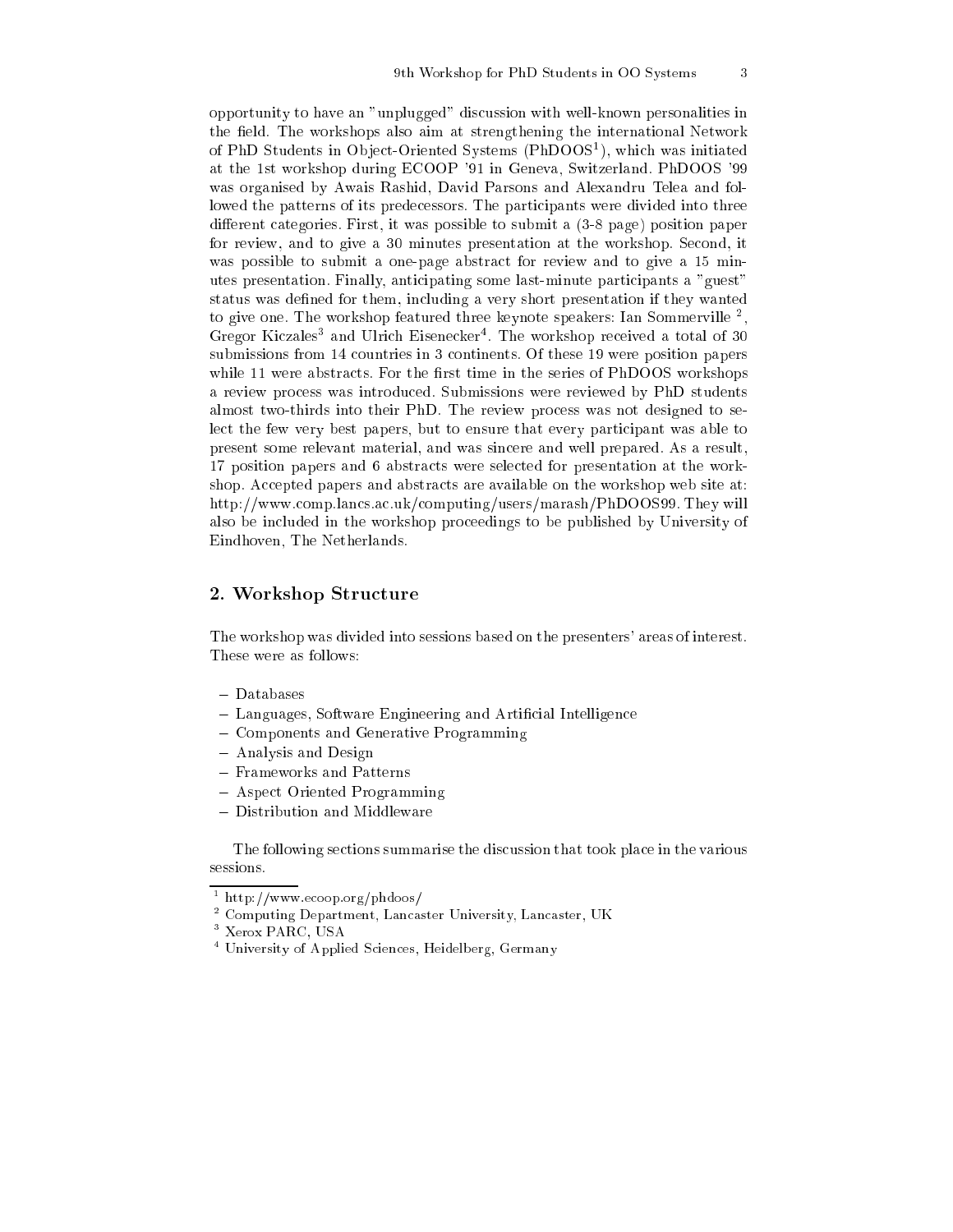#### 2.1. Databases

Juan Trujillo, Awais Rashid, Isabella Merlo, Marlon Dumas and Radovan Chytracek presented their work in this session. Juan Trujillo discussed the recent increased interest in multidimensional databases (MDB) and On-line Analytical Processing (OLAP) scenarios. He pointed out that OLAP systems impose different requirements than On-line Transactional Processing (OLTP) systems, and therefore, different data models and implementation methods are required for each type of system. There have been several different multidimensional data models proposed recently. However, there are certain key issues in multidimensional modelling, such as derived measures, derived dimension attributes and the additivity on fact attributes along dimensions, that are not considered by these proposals. He presented the GOLD model, an Ob ject Oriented (OO) multidimensional model in which all the above-mentioned issues are taken into consideration. Since the GOLD model is based on the OO paradigm, data functionality and behaviour are easily considered, which allows one to encapsulate data and its operations (especially useful when referring to OLAP operations). The GOLD model, therefore, takes advantage of some OO issues such as inheritance and polymorphism and allows one to build complex multidimensional models. Finally, another main advantage of the GOLD model is that it is supported by an OO formal specication language (GOLD Denition Language, GDL) that allows one to define multidimensional conceptual schemes. More concretely, this GDL is an extension of the OASIS formal specication language (developed in the Technical University of Valencia, Spain) to capture more precisely the features linked to multidimensional databases. In this way, the requirements of the multidimensional conceptual schema can be validated, which allows one to check whether the system properties captured in the specification are correctly defined or not. Awais Rashid proposed a novel hybrid technique for impact analysis in complex ob ject database schemata. He argued that like most database applications, ob ject databases are sub ject to evolution. Evolution, however, is critical in OO databases since it is the very characteristic of complex applications for which they provide inherent support. These applications not only require dynamic modifications to the data residing within the database but also dynamic modifications to the way the data has been modelled (i.e. both the objects residing within the database and the schema of the database are subject to change). Furthermore, there is a requirement to keep track of the change in case it needs to be reverted. Object database schemata designed to fulfil the above set of requirements can become very large and complex. The large amount of information and complex relationships between the various entities in these schemata combine to make the process of assessing the effect of change expensive, time consuming and error-prone. However, without proper assessment, it is impossible for developers and maintainers to fully appreciate the extent and complexity of proposed changes. For maintainers this makes cost estimation, resource allocation and change feasibility study impractical. For developers, a lack of adequate impact analysis can lead to difficulties in ensuring that all affected entities are updated for each change to the conceptual structure of the database. Impact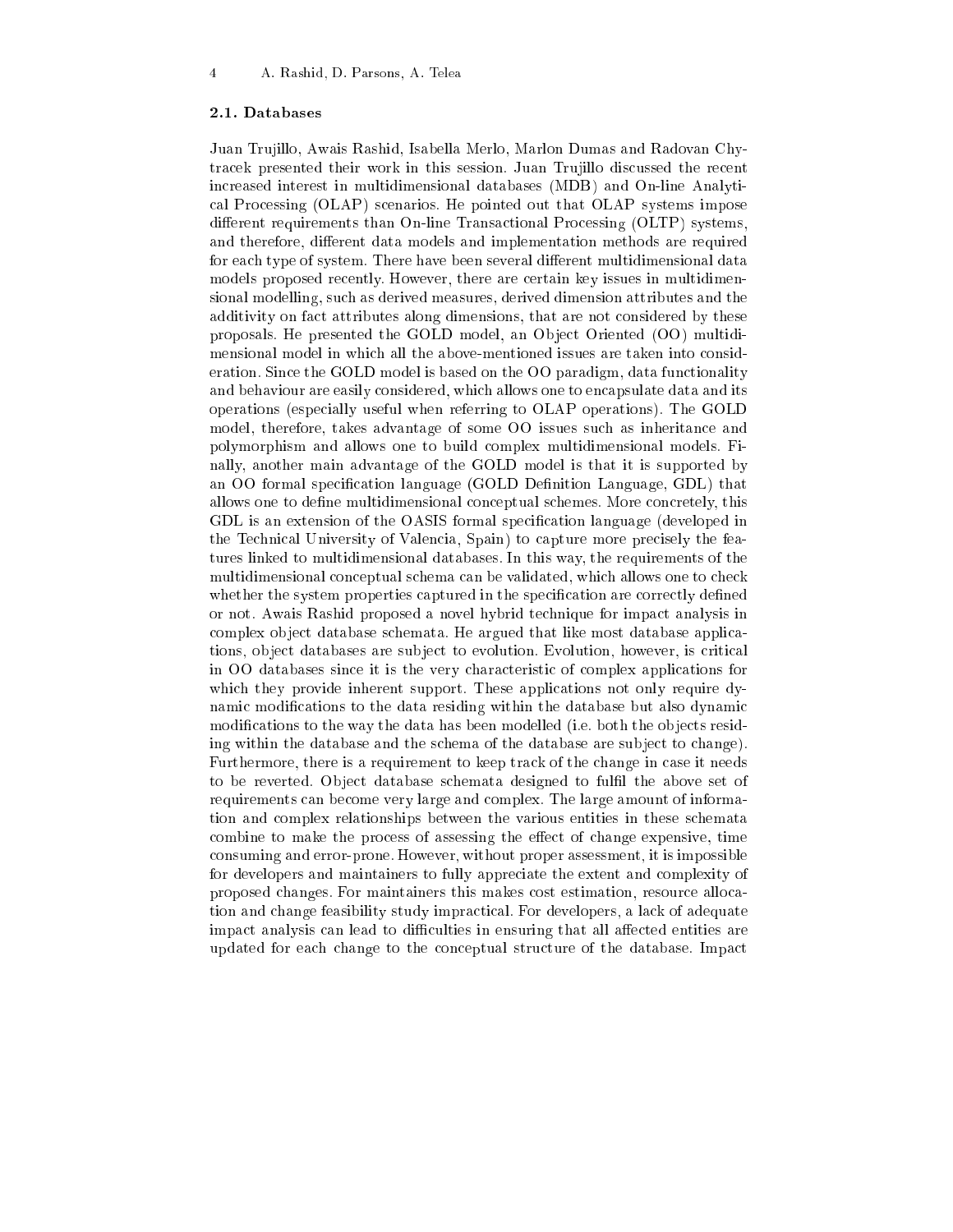analysis has been employed to determine the extent and complexity of proposed changes during the various stages of the software life cycle. Although many of these techniques have been suggested for analysing the impact of changes to OO design and code level artefacts, inherent deficiencies in such methods render them unsuitable for performing change impact analysis in an ob ject database schema. The hybrid technique Awais presented combined traditional impact analysis approaches with experience based capabilities in order to support change impact analysis in complex ob ject database schemata. Isabella Merlo was of the view that ob ject database systems (both the pure ob ject oriented systems and the ob ject-relational ones) are the systems that in the next few years will replace conventional relational databases systems, or even older generations systems (such as the hierarchical and the network ones). She pointed out that although many approaches have been proposed in the past to extend ob ject database systems with innovative features and interesting results have been achieved, there is a lack of uniformity and standardization across those approaches. In her opinion one of the reasons is that, the standard for ob ject-oriented databases, ODMG, is recent and not well-established. However, ODMG provides the basis for extending ob ject-oriented databases with new capabilities. Among them, the introduction of temporal and active capabilities in ODMG is an important issue that research in the database area has to address. Her research has introduced temporal and active features in the ODMG standard. The introduction of time and active rules was addressed separately. In future she intends to investigate problems related to their integration in the same model. Marlon Dumas also discussed data models and languages for temporal OO database management systems. He indicated that research in this area has been prolic regarding temporal extension proposals to data models and languages. Whereas in the relational framework these works have led to the consensus language TSQL2, and two proposals to the SQL3 standardization committee, equivalent results are missing in the ob ject-oriented framework. Early attempts to define temporal object data models failed to become widely accepted due to the absence of a standard underlying data model. As the ODMG proposal was released and adopted by the major object database vendors, several temporal extensions of it were dened. Marlon pointed out that these neglect at least some of the following important aspects:

- 1. migration support, as to ensure a smooth transition of applications running on top of a non-temporal system to a temporal extension of it
- 2. representation-independent operators for manipulating temporal data, as to exploit the abstraction principle of object-orientation
- 3. formal semantics

One of the main goals of his work is to propose a general framework for designing DBMS temporal extensions integrating the above features, and to apply it to the ODMG. The design and formalization of the main components of this framework are almost finished, leading to a temporal database model named TEMPOS. In addition to providing temporal extensions of ODMG's ob ject model, schema definition and query languages, TEMPOS includes a language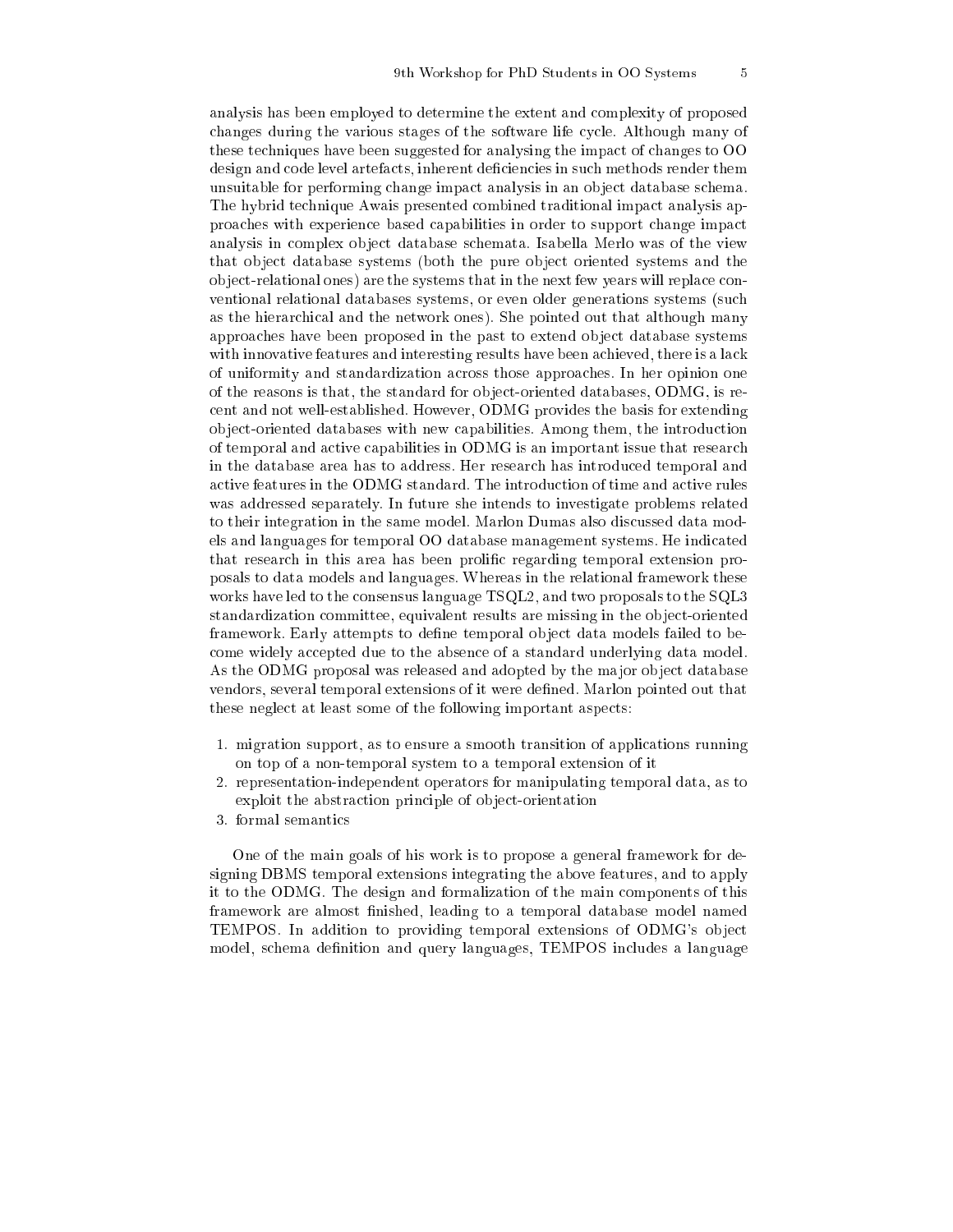for describing patterns of histories. The feasibility of the proposal was validated through a prototype implementation on top of the O2 DBMS, which has been used to experiment on applications from various contexts. Radovan Chytracek discussed the great importance of database systems in any HEP (High Energy Physics) experiment. HEP community in LHC (Large Hadron Collider) era is in transition from FORTRAN to  $C++$  and from data streams to persistent ob jects. Together with that a new data management will be necessary, which would allow transition from "files and tapes" approach towards the access to data in the form of objects by selection of their required physics contents. Data volumes of the LHC experiments are expected in the PB (1015 bytes) order of magnitude and this fact makes the job much harder to do. In order to conform to the ob ject-oriented paradigm, LHCb (Large Hadron Collider Beauty; precision measurements of CP-Violation and rare decays) had to heavily investigate the design and development of object databases for both the on-line (data acquisition and real-time processing) and off-line (simulation, reconstruction and analysis) computing environments, e.g. the Event Store, Detector Description Database (DDDB), Calibration and Alignment Database etc. For that purpose the Gaudi framework at LHCb experiment is being developed to cover all stages of physics data processing. The design choices taken at the time of creating the Gaudi architecture take into account specifics of physicists work in order to provide access to ob ject persistency technologies in a transparent way and proper data abstractions to make the physics data handling natural to physicists. Very important part of the framework is DDDB, which holds data describing detector apparatus structure and environment.

#### 2.2. Languages, Software Engineering and Articial Intelligence

The languages, software engineering and articial intelligence stream included contributions from Stefan Chiettini, Moritz Schnizler, John Flackett and Cristian Sminchisescu. Stefan Chiettini opened the session by proposing a technique for the documentation of object interaction. He described how the documentation of ob ject-oriented systems usually consists of two parts: First there is the static part with the description of classes and methods. This part usually contains information about interfaces, inheritance relations and aggregations. The second part, which was the topic of his presentation, describes the dynamic behaviour of the system in a certain situation at run time. Common design and documentation techniques like OMT or UML introduce event trace diagrams (OMT) and sequence diagrams (UML) to visualize run time behaviour of interacting ob jects. These diagrams show the message sequence in a certain situation at run time. Their major weakness is that they are themselves static and therefore capable of illustrating only one special case, typically called a 'scenario', not the general behaviour of objects. Stefan proposed behaviour diagrams as an extension of existing diagrams to meet the requirements of modern documentation: structured documents with hypertext and multimedia capabilities extended with the possibility to interactively explore the documentation. Behaviour diagrams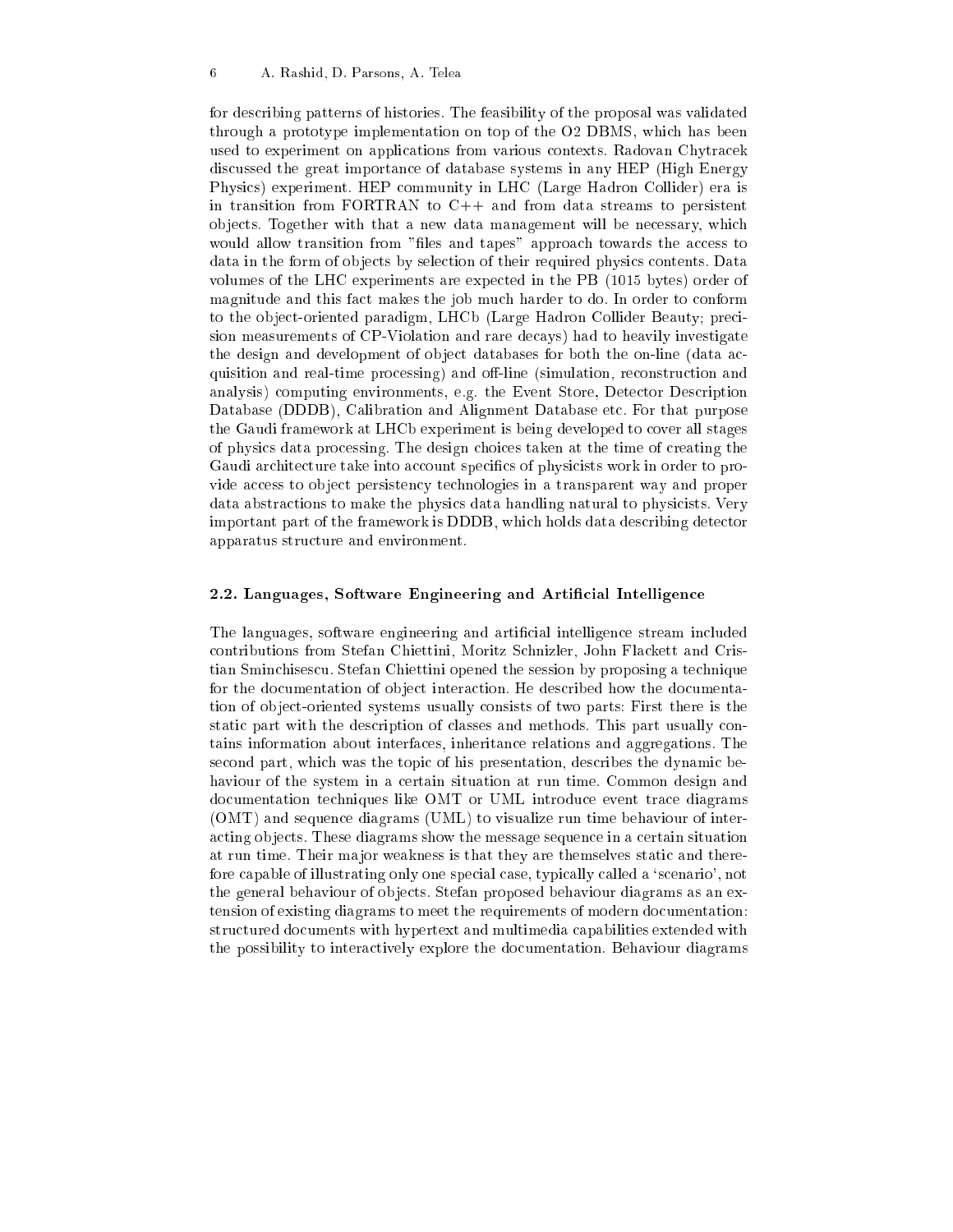enable the user to describe general situations in object-oriented systems like conditional message sequences or dynamically bound method calls. Moritz Schnizler followed with his work on a testing approach for program families. Today a popular (because cost efficient) software development approach is the deployment of program families, sometimes called product lines. A program family evolves over time from a successful program. Its main characteristic is that its members have many properties in common, especially their functionality, so object-oriented framework technology is well suited for their implementation. In practice, efficient testing of a program family member remains a problem, often meaning that new tests have to be developed for every single program. The aim of Moritz's work is to develop a more efficient process for testing them. The model for his approach is test benches from other engineering disciplines, e.g. when a car engine is developed. The principle idea is to transfer this approach to the area of software development with object-oriented frameworks. The main problem of this approach is the lack of approved testing methods for object-oriented software. Most testing techniques have their roots in imperative programming and are of little help in testing the interaction of collaborating classes which are a characteristic of object-oriented software. Moritz is investigating the possibility of testing the correct collaboration of classes in the context of frameworks, so that test cases for collaborating classes are developed from the originally intended behaviour for their collaboration. An example for such a testable collaboration is the MVC pattern where, for example, a test case is a state change to the model object requiring appropriate updates from its observing view objects. Based on this, built-in tests are included in the framework that automatically test the correct implementation and use of such pre-implemented collaborations. The final goal is to have built-in tests for all characteristic collaborations that comprise the functionality of a framework. So, using this built-in testing infrastructure, a developer can easily retest the framework's core functionality, when he adapts or extends it, in the context of a new program. For the classes under test that means they need to be more testable, implementing a special test interface that contains, for example, additional inspection methods. John Flackett continued this session with a description of his ConnECT (Connectionist/Symbolic Engine for High-Level Cognitive Tasks) system. ConnECT is concerned with the development of an object-oriented software tool which brings about a synergy of existing knowledge representation techniques, the focus of which is to model an aspect of Natural Language Processing (NLP) by automating text indexing and retrieval. ConnECT exploits object-oriented programming techniques in order to provide a flexible and robust architecture within which to model encapsulated matrices and their operations. Fundamentally, the system is controlled through the use of an envelope class, which in turn utilises object parameter passing as the means for synergising the distinct modular processes. An underlying data class forms the knowledge base upon which extraction operations operate to provide the built in intelligence required for the high level cognitive task proposed. The implementation differs from that of normal object parameter passing, as part of a

variable aggregation, in as much as the data object being passed does not simply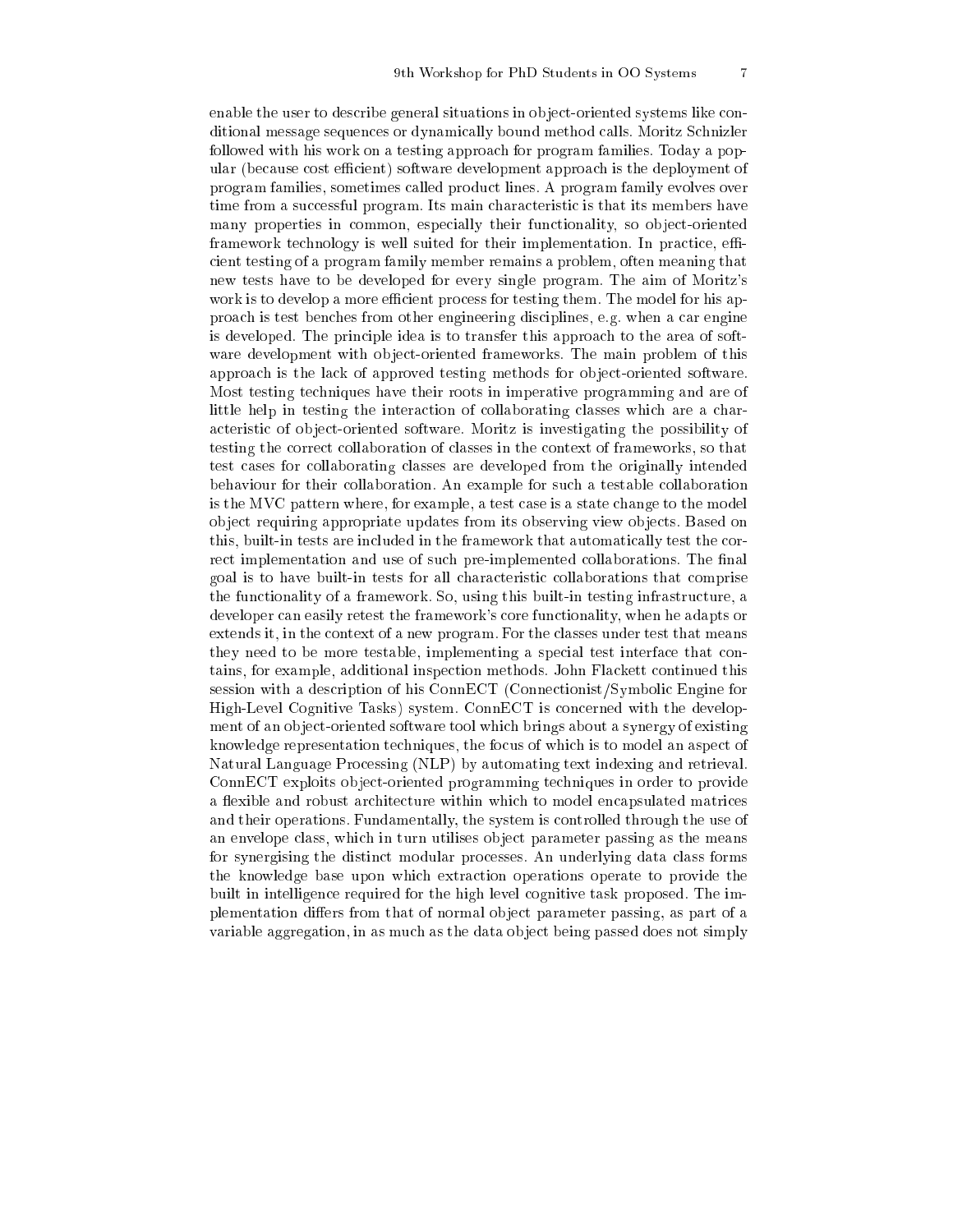provide an extension to the receiving ob jects attributes, rather, it encapsulates all of the required attributes. Concluding this session with a language related presentation, Cristian Sminchisescu described his ob ject-oriented approach to C++ compiler technology. Compilers of language translators front-ends comprise traditionally well-delimited stages like lexical, syntactical, and semantic analysis. Traditional compiler architecture is based on the separate design and implementation of these stages, using tools such as LEX and YACC. Although many text books for compiler design, formal languages, and parsing exist, there are few detailed descriptions regarding the design and implementation of a complete language processor for a complex language like C++. In particular, the  $C++$  language has an inherently ambiguous grammar. This implies that no direct grammar transformation can transform its grammar into a nonambiguous one. Consequently, the traditional lexical-syntactic analysis pipeline will not be effective if one desires to implement the two stages in a modular, decoupled fashion. Most existing  $C++$  compilers (such as the GNU  $g++$  compiler for example) couple the two stages intimately by letting them share and modify complex data structures. The resulting product is monolithic and hard to understand and to maintain from a developer's perspective. Cristian has addressed the above problem by introducing a new, separate stage between the usual lexical and syntactical stages. The stage, called LALEX (lookahead LEX) takes over the  $C_{++}$ context dependency by special processing and introduction of disambiguation tokens. The resulting program pipeline can be built using tools such as LEX and YACC, is modular, and is simple to understand and maintain. Furthermore, the usage of OO techniques in the semantic analysis stage design is made possible by the simplication of its structure due to the LALEX stage. Inside this stage, a C++ program is represented as an (OO) abstract syntax graph whose nodes are classes that model the C++ language semantic constructs. The leaf subclasses of this hierarchy map to the C++ language terminals. The other nodes map to C++ syntactic, C++ semantic, or intermediate `door' constructs. Modelling the parsed language's constructs as an OO type hierarchy has several advantages. First, semantic rules for constructs can be written as specific class methods. Second, the semantic stage's control mechanism can be written independently of the actual language being parsed, as a generic control algorithm that uses the Visitor design pattern on the syntax graph. Finally, the OO approach to  $C++$  compiler construction has proven efficient in the implementation of the ambiguity resolution mechanisms needed for  $C++$ . The interface between the special LALEX stage and the usual parser is kept as simple as possible. LALEX is actually called back by the YACC-style parser to provide tokens. These are provided in a nonambiguous manner by calling back on the classic LEX stage and by using the disambiguation information provided by a specially maintained symbol table. In contrast to other compiler implementations, this symbol table is encapsulated in the LALEX stage and thus differs from the full-scale symbol table used by the parser stage. The above distinction helps for a clear design and implementation of the C++ compiler.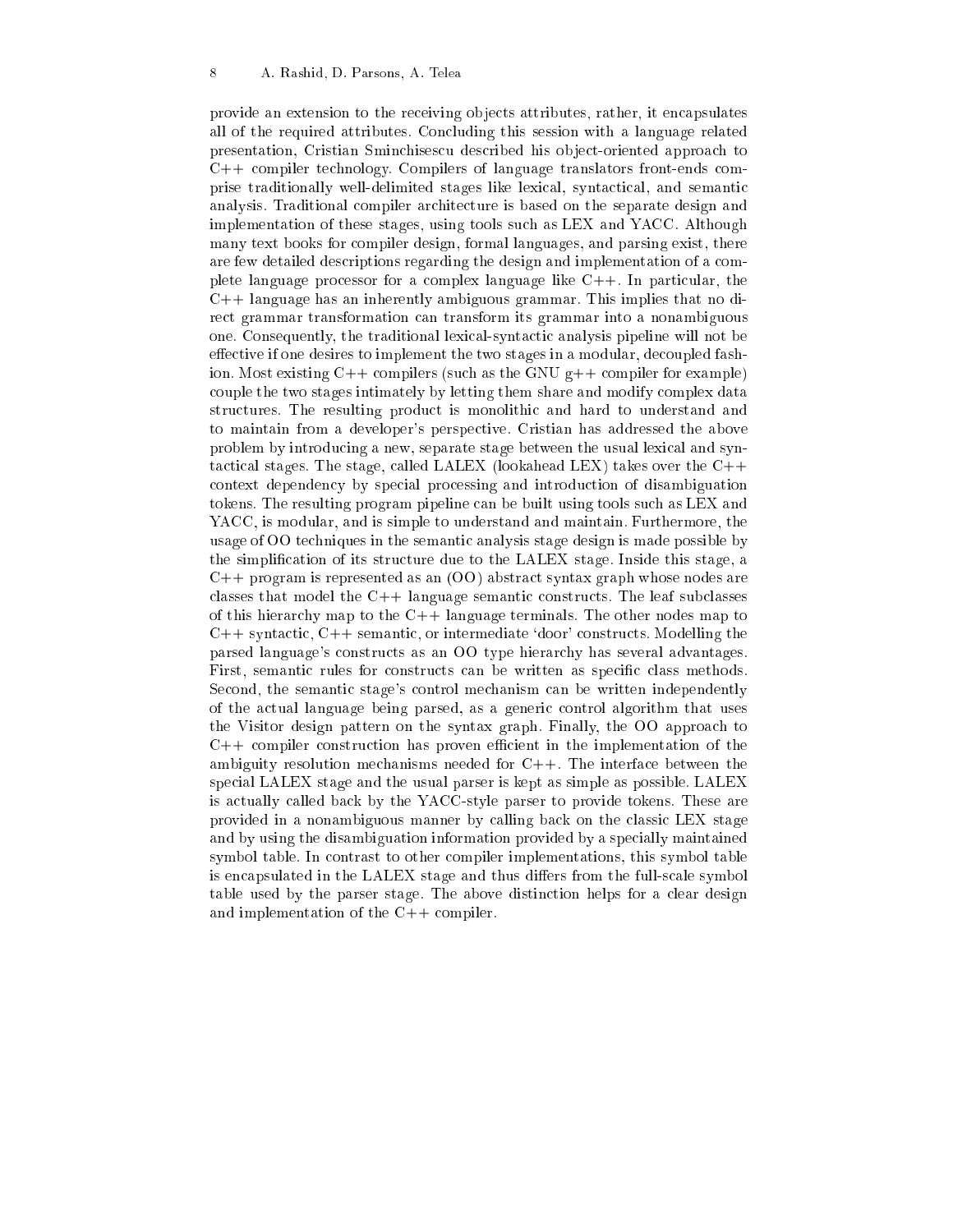#### 2.3. Components and Generative Programming

The components session was begun by Anthony Lauder, who introduced `event ports'. Explicit invocation across collaborating components in component-based systems leads to tight component coupling. This diminishes component maintainability, flexibility, and reusability. The implicit invocation model, wherein components register their message interests with a broker, de-couples components and hence reduces inter-component dependencies. This, however, may ignore the historically determined nature of the flow of component message interests. This leads to implementations of message receipt functions polluted with guard code that rejects out-of-sequence messages in order to enforce components' time-ordered protocols. Statecharts, however, are ideally suited to expressing such protocols. By combining statecharts with implicit invocation, direct realization of time-ordered component protocols is achieved without code pollution, offering the potential for a cleaner, more adaptable component collaboration strategy. Anthony presented the development of 'event ports', which reflect this combination and encapsulate a promising new component model. Andreas Speck presented his OO real time (component based) control system. He explained how the rapid evolution of standard hardware such as workstations and PCs has made it possible to develop standard hardware-based universal control systems. Currently the traditional proprietary device-specic controller systems (e.g. robot controls, numeric controls) are ported to this new standard hardware. However, such control systems are still proprietary and device dependent. Andreas posed the question, how can we now build universal and flexible control systems? He has evaluated three approaches that are based on each other: an object-oriented architecture that may be used as an architectural pattern, a conventional objectoriented framework and a component-based framework. In contrast to the today's available control systems all these approaches are much more flexible and can be used to implement different control functionalities. The pattern provides no semi-finished code. However it is very useful when the universal control system should be realized on non standard platforms (e.g. industrial PCs with special real-time operating systems). Both framework approaches (conventional and component-based) already contain reusable base-code which may by adjusted to the user's needs (e.g. to the required control functionality and desired standard platform). Compared with the conventional framework the component framework is more flexible since it is not restricted to predefined flexible hot spots. The free exchange of components leads to a highly flexible system. Moreover the development of a component-based framework needs no specific existing architecture - generic architectural guidance is enough. Ian Oliver argued that animation has been shown to be a useful tool for the validation of the behavioural properties of a model. Animation can be thought of as the `halfway' house between the specification and the final executable code, relying on some form of execution of the specification. He then discussed how the Object Constraint Language (part of the Unied Modelling Language) may be executed in some sense to provide the basis of an animation environment for OO modelling. Ian's work is based around formulating a mapping between OCL statements and a sequence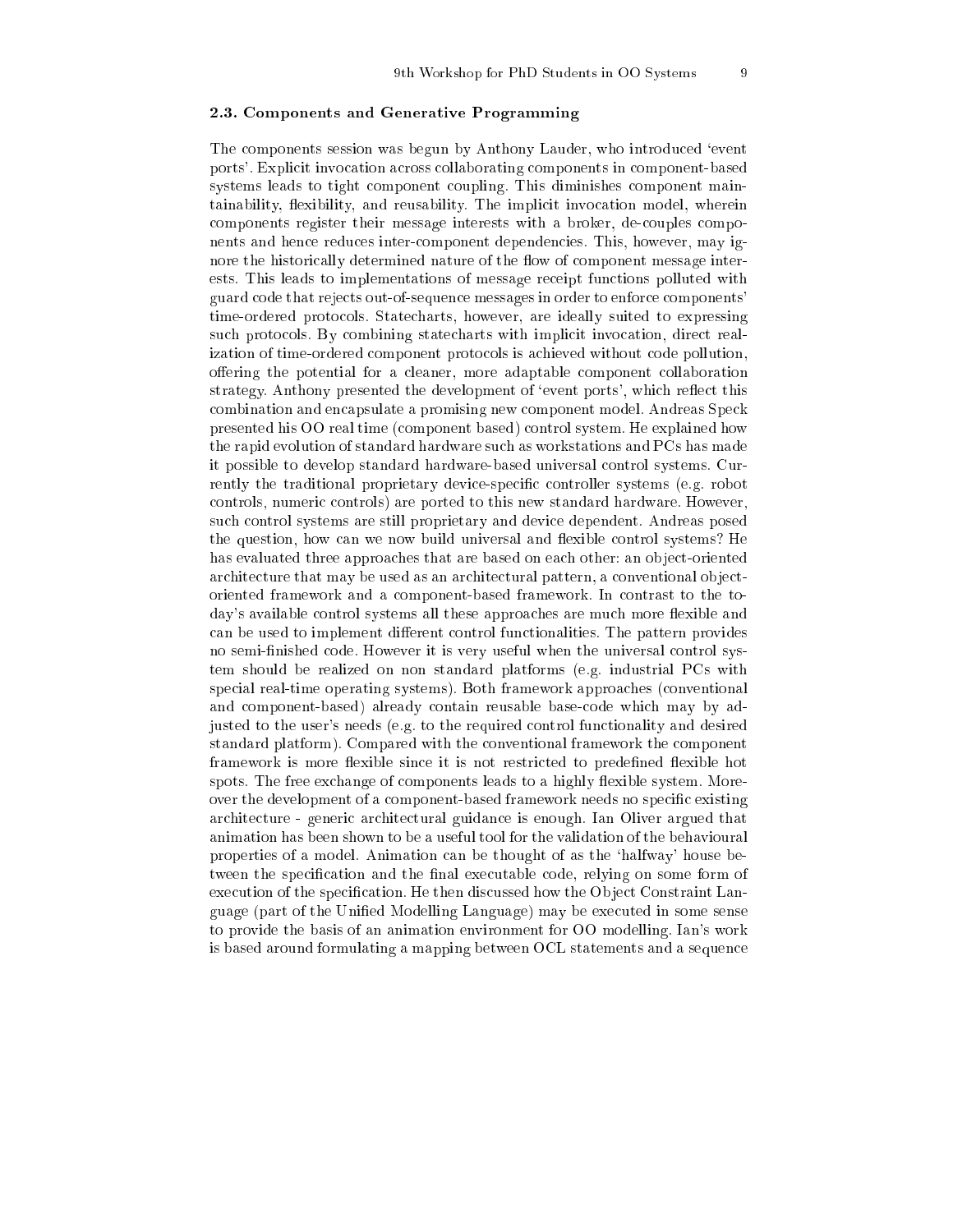of atomic operations that perform some form of basic modication to the UML ob ject-diagram. The concepts he is interested in are the class, link and attribute value and so he has defined five operations: modify (value), create/delete (object) and link/unlink (links) that can be employed to modify these components on the diagram. The various presentations were followed by a keynote speech from Professor Ulrich Eisenecker who presented a detailed view of components and generative programming. He discussed how most software-engineering methods focus on singlesystem engineering. This also applies to object-oriented methods. In particular, developing for and with reuse are neither explicit activities nor are they adequately supported. Furthermore, there is no explicit domain scoping, which would delineate the domain based on the set of existing and possible systems. Current methods also fail to differentiate between intra-application and inter-application variability. In particular, inter-application variability is often implemented using dynamic variability mechanisms, even if static ones would be more efficient. Analysis and design patterns, frameworks, and components struggle for improving reuse and adaptability, but do not provide a complete solution. For example, despite the fact that frameworks are created in several iterations, there is still a high chance that they contain unnecessary variation points, while important ones are missing. He argued that Domain Engineering overcomes the deficiencies of single-system engineering. It includes a domain scoping activity based on market studies and stakeholder analysis. Analysing commonalities, variabilities, and dependencies lies at the heart of domain engineering. The results of domain engineering (i.e. engineering for reuse) are reusable assets in the form of models, languages, documents, generators, and implementation components. These results represent the input to application engineering (i.e. engineering with reuse). An extremely useful means for capturing features and variation points are feature diagrams, which were originally introduced by the FODA method (Feature-Oriented Domain Analysis). They are augmented by additional information including short descriptions of features, dependencies, rationales for features, default values, etc. Two kinds of languages are then derived from feature models, namely domain specific configuration languages and implementation components configuration languages. The former is used to describe the requirements for a specific system from an application-oriented point of view. The latter is used to describe the implementations of systems in terms of composing components. Configuration knowledge is used to map from requirements specifications to configurations of implementation components. Manual coding of implementation congurations for a large number of variants is a tedious and error prone process. Therefore, generative programming introduces configuration generators translating requirements specifications into optimised configurations of implementation components. An adequate support for implementing such generators requires the ability to define domain-specific languages and representations (e.g. graphical representations), domain-specic optimisations, type systems, and error detection. Furthermore, it is important to be able to implement domain-specific debugging and editing facilities for entering, manipulating, and rendering program representations, as well as domain-specic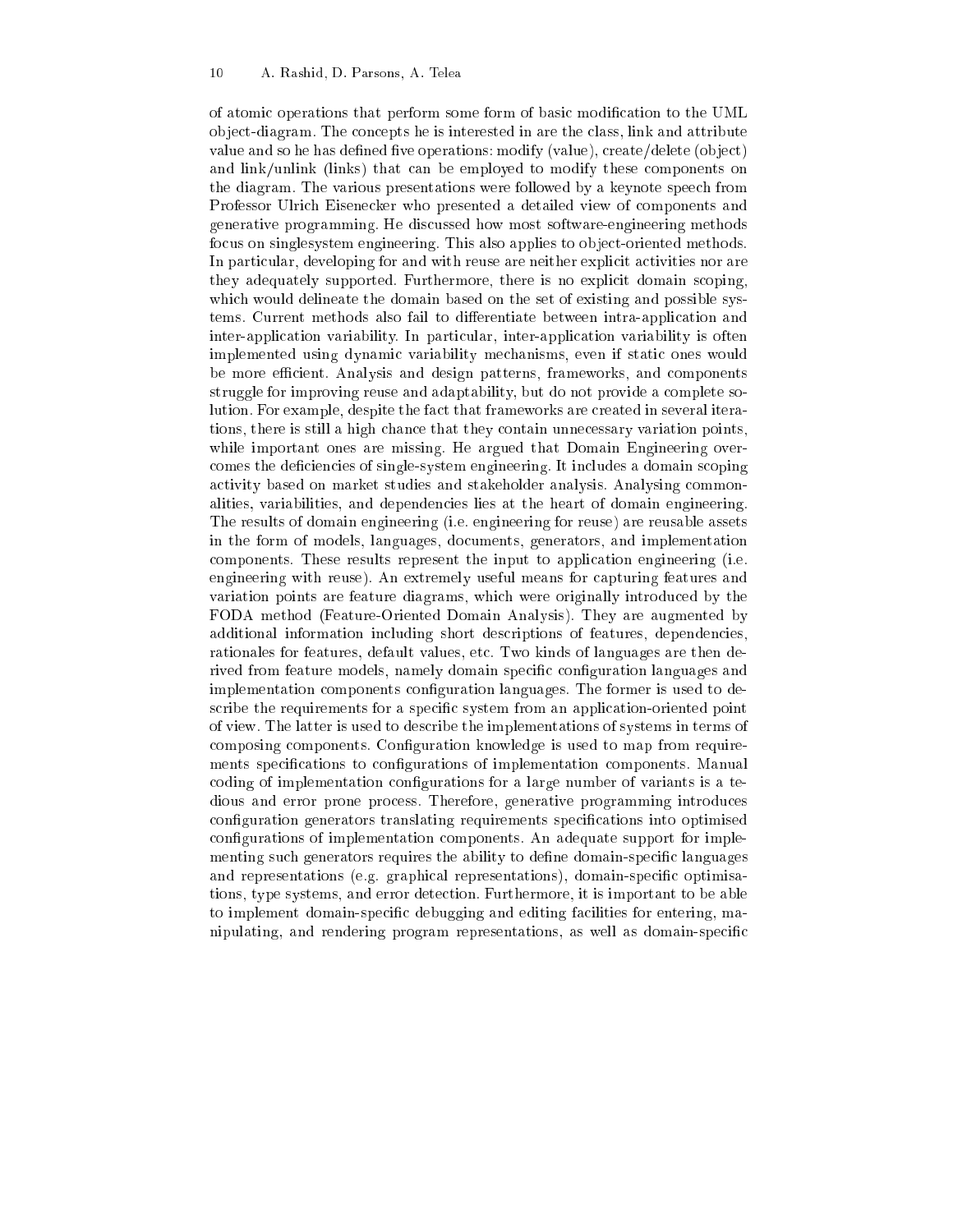testing and profiling facilities. A library of domain abstractions, which also contains code extending a programming environment in the above-mentioned areas, is referred to as an active library.

## 2.4. Analysis and Design

The analysis and design session covered a wide range of sub jects and included contributions from Akos Frohner, Glenn Lewis, Christoph Steindl and Fabio Kon. A keynote speech was also delivered by Professor Ian Sommerville. Akos Frohner began by describing layered design visualisation. Designing an objectoriented system is a process that is well supported by a great number of notations and design techniques such as UML. Although UML provides notation for almost all aspects of ob ject-oriented software design, it lacks features for describing aspects that are outside of the design domain or require information from different diagrams. For example, there are no good notations for the visualisation of frameworks, friendship relationships, components, meta-level aspects or security considerations. As a possible solution Akos proposes to use dynamic multi-layer diagrams, in addition to passive, paper oriented diagrams. Such diagrams allow the user of an object-oriented CASE tool to concentrate on the specific feature that she or he is interested in, and filter out the remaining parts. The basic idea is to place related elements of a diagram on to one layer and stack these layers up. If all the layers are used, the final diagram will contain all details, but one may hide any unnecessary layers to focus on a small and comprehensible subset of the components. In an active CASE tool layers can be locked to disable the modication of some elements. Akos also explained the task of framework documentation, showing only the skeleton of a hot-spot, and letting the user add more details by uncovering hidden layers. One may also extend the hotspot in place on a new layer without modifying the original diagram. Akos gave further examples using the layered structure to support the design of complex systems and their three-dimensional visualisation. The layering technique adds some new notational features to the existing possibilities of UML, but the main impact is on the design work itself. Using layers to associate elements allows users to express their own way of thinking above the logical structure of the model (i.e. package boundaries). Akos' work is part of an ongoing research to use non object-oriented features in the design of large programs, including the storage and visualisation of such information. This presentation was followed by Glenn Lewis, describing a practical approach to behavioural inheritance in the context of coloured Petri Nets. Inheritance means one can begin with an abstract representation of an object that is easy to understand and clutter-free, and incrementally change that to a more concrete representation. In other words, inheritance provides support for abstraction, which is the most common and effective technique for dealing with complexity. The principle of substitutability has been proposed in various forms to give the expectations that an incrementally changed component should comply with if it is to be substituted for a component. One possibility, which is known as weak substitutability, relates to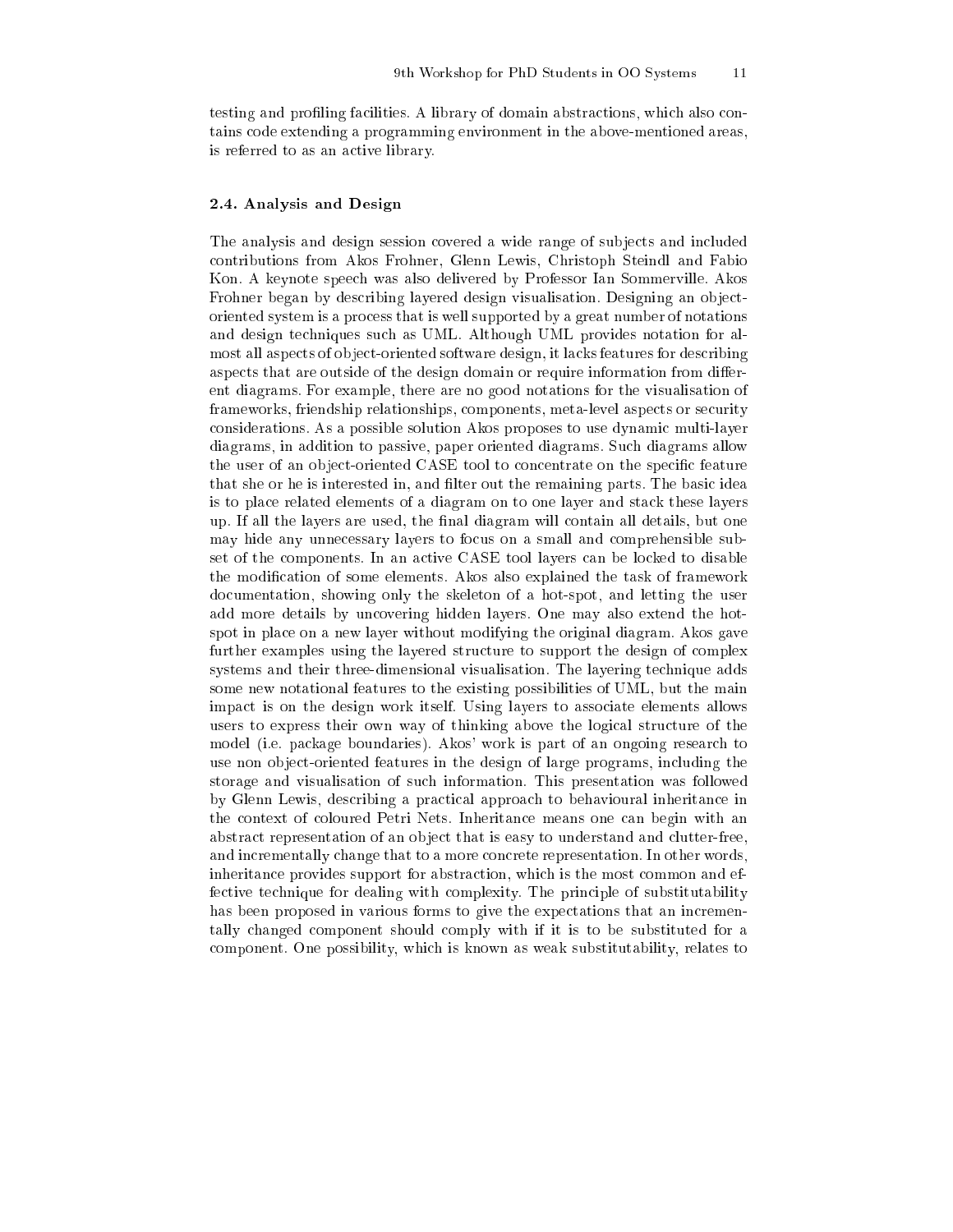the compatibility of method parameter and result types - it does not require behavioural compatibility. Many consider that weak substitutability is not enough: substitution may still lead to incorrect behaviour even if the weak substitutability principle is satised. Another version of the substitutability principle, referred to as strong substitutability, requires behavioural compatibility between the type and subtype. There are a number of proposals for substitutability in the context of concurrent ob ject-oriented systems, but it is unclear whether these proposals are overly constrained for practical application. Glenn presented a discussion of substitutability, and in the context of coloured petri nets he presented a set of three incremental modications which lie somewhere between weak and strong substitutability. The constraints that he imposes can be checked statically and they have the property that if the refinement is at least as live as the abstraction, then strong substitutability holds (this property cannot be checked statically.) The incremental changes are presented informally. Formal definitions of the proposed increment changes can be found elsewhere, as can an examination of case studies in the literature that suggests the above forms of incremental change are applicable in practice. Christoph Steindl followed with a presentation of static analysis of object-oriented programs, specifically describing his work on program slicing in Oberon. Static analysis derives information by inspection of the source code, and this information must be valid for all possible executions of the program. Conservative assumptions must be taken if the program uses conditional branches and iteration since it is not known at compile time which branches will be taken at run time and how many iterations there will be. Static information is necessarily less precise than dynamic information (obtained by monitoring one specific execution of a program) but it can be computed once for all possible executions, whereas dynamic information must be computed again and again. Two main concepts of ob ject-oriented programming are polymorphism and dynamic binding. These dynamic aspects are difficult to integrate into static analysis, e.g. in most cases the exact destination of polymorphic call sites cannot be determined by static analysis. Additionally, data flow analysis for heap allocated objects is difficult. Since the number of objects is unbounded, they cannot be handled individually. If they are classified into groups, then all objects of a group are aliases for the data flow analysis. Christoph has developed a program slicer that models dynamic aspects of ob ject-oriented programs correctly . Starting from conservative assumptions about dynamic binding and aliases, new user guidance techniques are used to reduce these assumptions. In this way, static analysis can be enriched with user-supplied knowledge to yield information with a precision similar to dynamic information. Fabio Kon presented a framework for dynamically configurable multimedia distribution. Multimedia applications and interfaces will radically change how computer systems will look in the future. Radio and TV broadcasting will assume a digital format and their distribution networks will be integrated with the Internet. Existing hardware and software infrastructures, however, are unable to provide all the scalability and quality of service that these applications require. In previous work, Fabio has developed a framework for building scalable and flexible multimedia distribution systems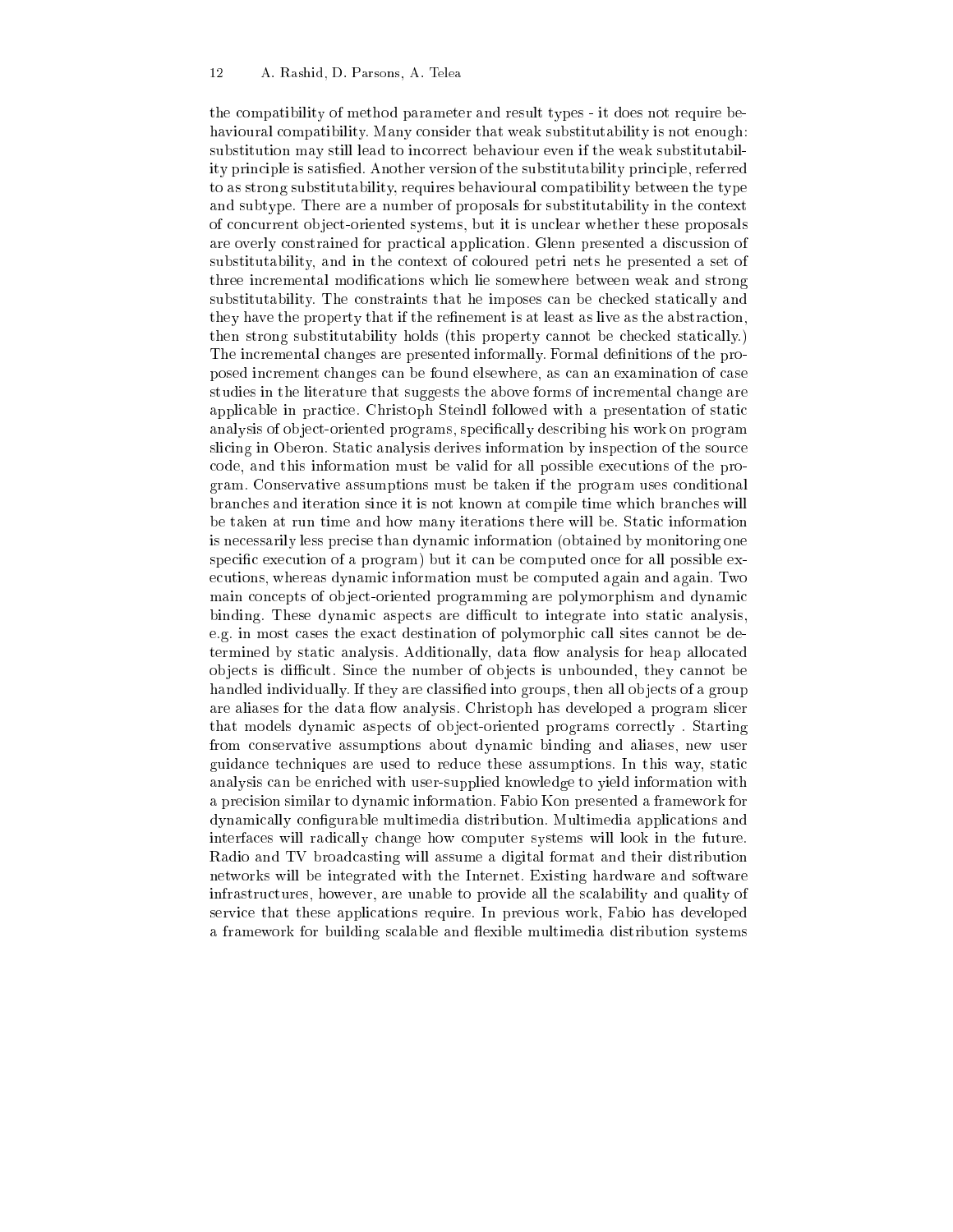13

that greatly improves the possibilities for the provision of quality of service in large-scale, wide-area networks. This framework was successfully deployed in different situations including the live broadcast of a long-term, live audiovisual stream to more than one million clients in dozens of countries across the globe. In his presentation, he identified some significant problems that limited the usability of the previous framework. He proposed mechanisms for attacking these problems and described how he was using mobile conguration agents and a CORBA-based framework for providing efficient code distribution, dynamic reconguration, and fault-tolerance to the multimedia distribution framework. The work is based on the infrastructure for dynamic configuration and management of inter-component dependence provided by the 2K Distributed Operating System. 2K is a component-based system that uses a dynamically configurable CORBA communication layer to support on-the-fly adaptation of componentbased applications. In his keynote speech Professor Ian Sommerville discussed integration of social and OO analysis. Most methods of analysis focus on technical aspects of the system to be developed and provide little or no support for understanding human, social and organisational factors that may influence the design of a system. While techniques such as use-cases represent an important recognition of the importance of people, there is still the key issue of determining where use-cases come from , what are critical use-cases, etc. His talk presented an overview of a method called Coherence that has been specically designed to support social analysis of a work setting and to represent this analysis in UML. The motivation for this work was a conviction of the importance of social analysis and the need to take this to the software engineering community in terms that they could understand. The outcome of the social analysis is a set of use-cases that can then be the starting point for more detailed ob ject-oriented analysis.

#### 2.5. Frameworks and Patterns

Nathalie Gaertner, Alexandru Telea, Markus Hof and Aimar Marie led the discussion in this session. Nathalie Gaertner presented her experiences with working with business patterns and frameworks. She defined frameworks as generic applications, described by a set of abstract classes and the way instances of their subclasses collaborate. She pointed out that although frameworks allow a rapid development of new applications through customisation there are two main problems. First, designing a framework is a highly complex , time-consuming work and secondly, understanding the overall architecture and how to use it is difficult. She argued that one way to improve this situation is to include business and design patterns in the framework's architecture since each pattern provides a concise and useful architectural guidance to a related problem. Moreover, the reuse of patterns in software development allows the integration of flexible modular adaptable well-engineered solutions at a higher level than classes . Business patterns are domain-specic patterns. Integrating these patterns into frameworks - both related to the same business - makes it possible to exploit the generic architecture of frameworks along with the high level abstractions , business knowl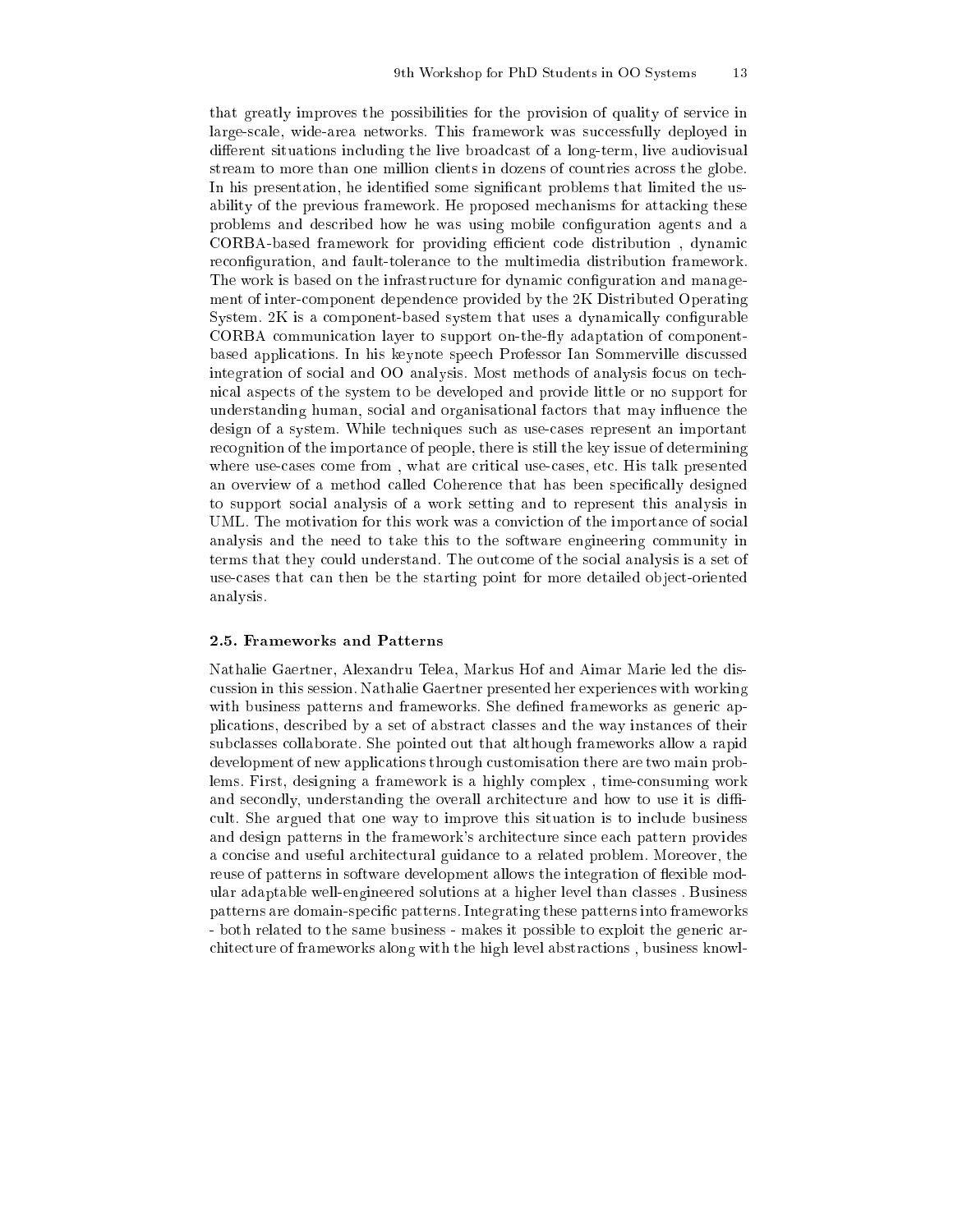edge and documentation of the patterns. Nathalie presented a fuzzy logic control framework as an example to demonstrate the synergetic approaches of business patterns and frameworks. Alexandru Telea described the VISSION Simulation System which combines OO and dataflow modelling. He discussed that scientific visualisation and simulation (SimVis) is mostly addressed by frameworks using data and event flow mechanisms for simulation specification, control, and interactivity. Even though OO powerfully and elegantly models many application domains, integration of existing SimVis OO libraries in such systems remains a difficult task. The elegance and simplicity of the OO design usually gets lost in the integration phase, as most systems do not support the combination of OO and dataflow concepts. Practically no SimVis system addresses the needs of its component developers, application designers, and end users in a uniform manner. His proposed solution, VISSION, is a general-purpose visualisation and simulation OO system which merges OO and dataflow modelling in a single abstraction. This abstraction, called a metaclass, extends non- intrusively a  $C++$  class with dataflow notions such as data inputs, outputs, and update operation, to promote it to a higher, more reusable level . VISSION uses a C++ interpreter to execute glue code that connects the metaclasses representing the system's components. Components can be loaded, instantiated and connected dynamically without recompiling or relinking VISSION. The needs of the three user groups mentioned above are addressed extensively and uniformly. Component designers get the full power of C++ to design new components or reuse existing C++ class libraries without having to change them. Application designers get a graphics user interface (GUI) in which component iconic representations can be assembled to build the desired SimVis application as a dataflow network. End users can easily steer a running simulation by the GUIs that VISSION automatically constructs for each component, or by typing C or  $C++$  code that is interpreted dynamically . Alex also presented screenshots of several simulations and visualisations successfully constructed in VISSION.

Markus Hof presented a framework for arbitrary invocation semantics. He first discussed how most object-oriented languages for distributed programming offer either one fixed invocation semantic (synchronous procedure call), or a limited number of invocation semantics. At best, they support a default mode of synchronous remote invocation, plus some keywords to express asynchronous messaging. The very few approaches that offer rich libraries of invocation abstractions usually introduce signicant overhead and do not handle the composition of those abstractions. He then described an approach for abstracting remote invocations. Invocation semantics, such as synchronous, asynchronous, transactional, or replicated are all considered first class abstractions. Using a combination of the Strategy and Decorator design patterns, he suggested an effective way to compose various invocation semantics. This technique allows different semantics on different objects of the same class. It is even possible to have several different views of one and the same object simultaneously. To reduce the overhead induced by the flexibility of the approach, just-in-time stub generation techniques are used. With the help of the semantic information supplied by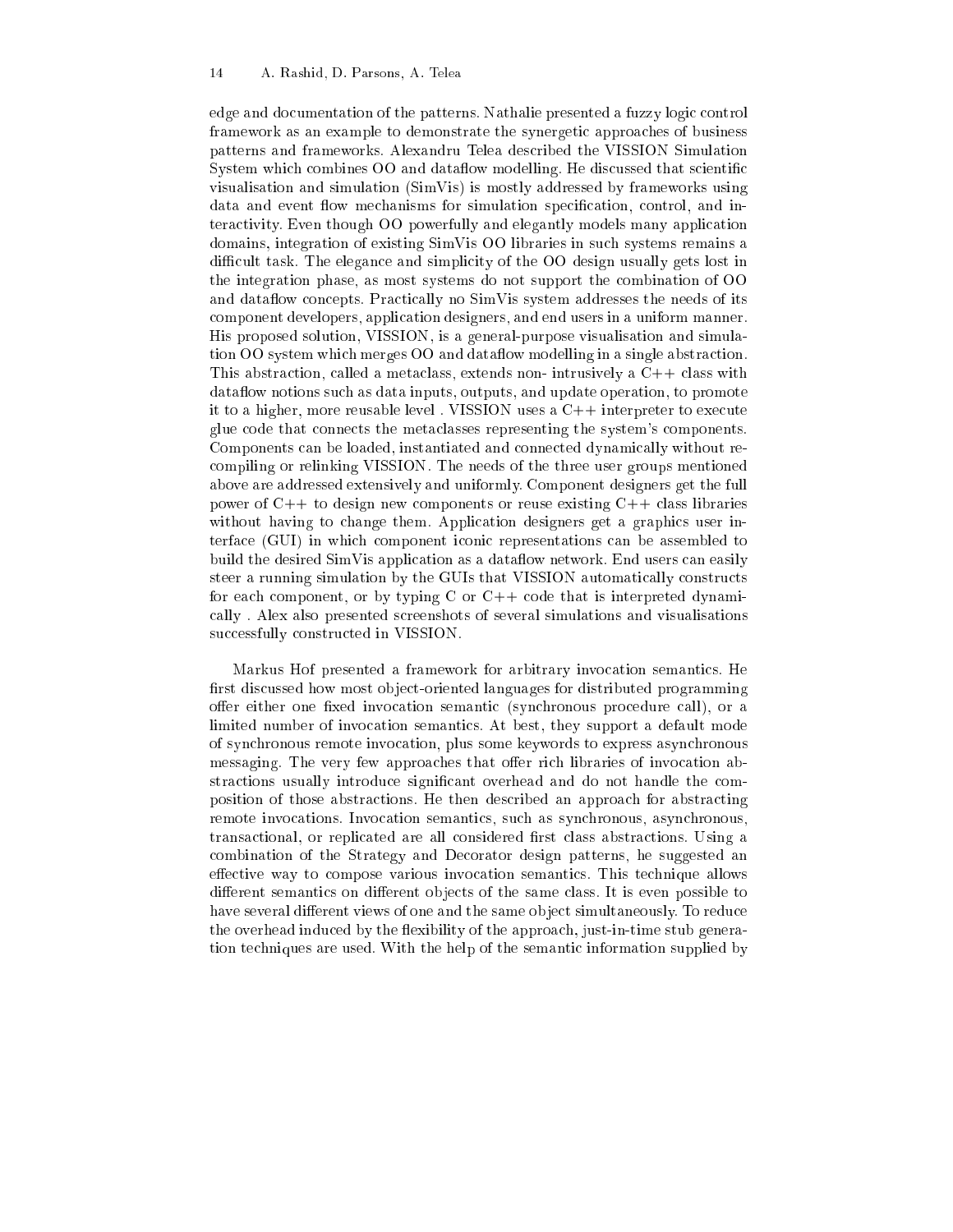15

the programmer, the necessary stub and skeleton code pieces are generated only on demand. This allows for late optimisations and adaptations. The work distinguished between two kinds of invocation abstractions . First, actual abstractions responsible for the execution of the method (synchronous, asynchronous, delayed, etc), and second, invocation filters that decorate an abstraction or other filters (at-most-once, transactional, logging, etc). Aimar Marie 's discussion focused on problems linked to the design of medical diagnostic systems. She pointed out that nowadays, computer-aided systems cannot be black boxes which contain a monolithic process. Systems must contain all components useful to store information, to search for a specic disease, to consult validated clinical tables and to compare the results for several diseases. This suggests the production of strongly inter-connected process modules, sharing a common database of information. Sharing information is possible when the knowledge base is structured regardless of the treatment used. She has adopted an object-oriented architecture to design the knowledge base and a generic model of collaboration between several treatment modules. In this context, she has tested how the use of patterns can help develop such a model and to improve the design of the system. In her opinion the different problems to solve are: to model in the same way pathologies which have heterogeneous signs, to identify generic behaviour into the various procedures of treatment and to design an interface for these procedures to guarantee the communication through the system. She has added to the ob ject model, four patterns which give a solution to these problems. The pattern Composite keeps hidden the complexity of signs and allows treating all of them as simple sign. The pattern Iterator is used to dene the generic task common to all diagnostic procedures to access the description elements and give them to a specic diagnostic engine. The pattern State saves the information of "presence" or "absence" of signs without taking into account which treatment is done, numerical calculus, symbolic evaluation and so on. Finally, the pattern Strategy defines a class of reasoning method, all diagnostic procedures are design to respect this interface. The four patterns define four strategic points of the diagnostic system architecture which are not given by the semantic analysis of the domain.

#### 2.6. Aspect Oriented Programming

Gregor Kiczales gave a talk on aspect-oriented programming and the AspectJ tool, an aspect-oriented extension to Java. Using the SpaceWar Game as an example, he explained how 'cross cutting concerns' can appear across other modularised components of a system. For example, issues of game `look and feel' can be spread amongst many otherwise loosely coupled classes. Given that such cross cutting concerns are inevitable, and that they cause tangled code and dif ficulties in maintenance, we can usefully modularise them into 'aspects'. An aspect encapsulates a cross cutting concern, 'introducing' fields and methods to classes and `advising' (extending) existing processes . Gregor went on to describe how aspect orientation is at a stage where empirical testing is required along with theoretical and practical developments analysis to prove its validity and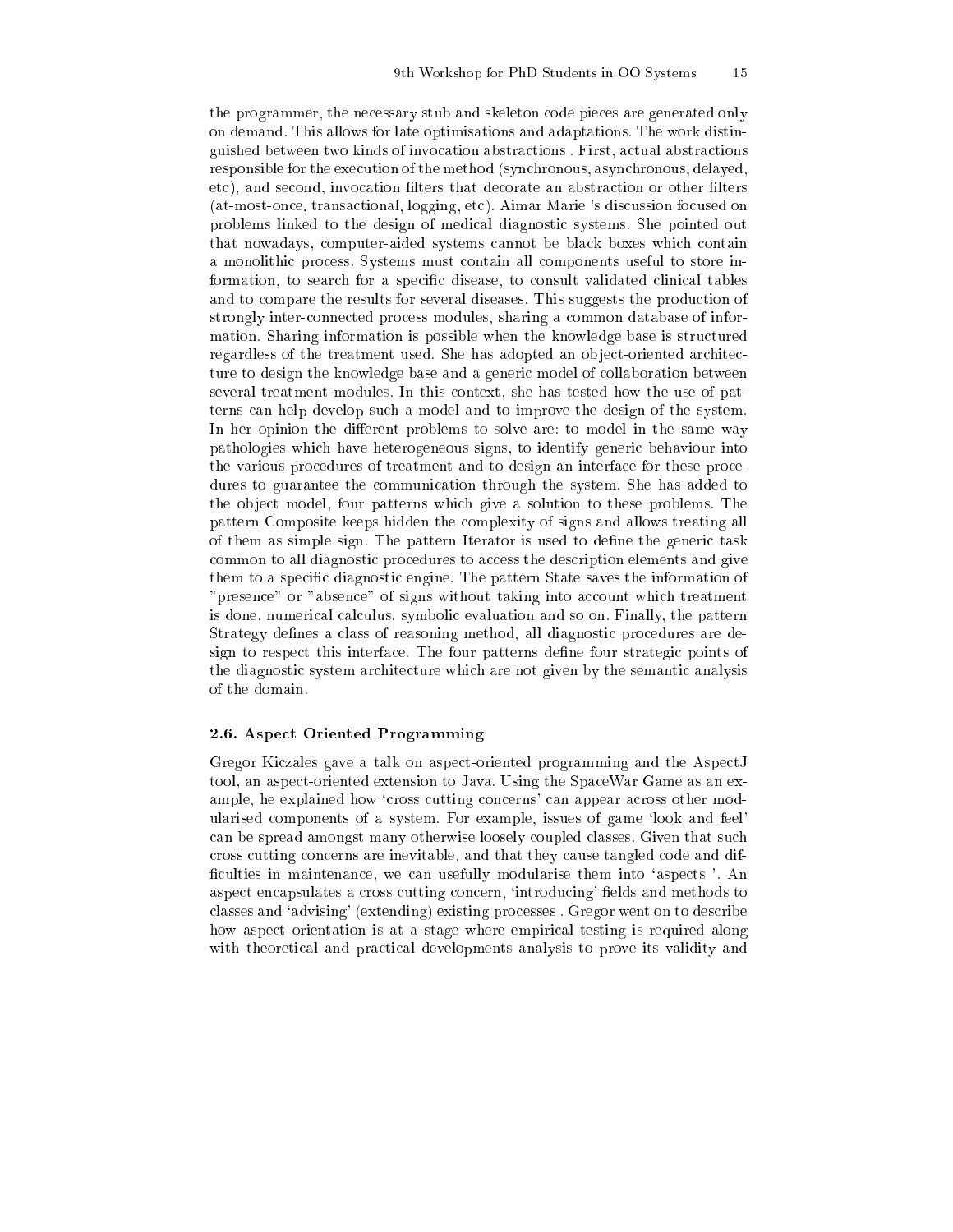usefulness. Building a user community is essential to researching this approach and showing what results it can produce. Specific issues for research include software engineering (finding aspects, process, program modularity), language design (support for both static and dynamic cross-cuts), tools (programming environments, aspect discovery, refactoring ) and theory (language and program semantics, cross-cutting). Gregor concluded his talk with a question and answer session, describing various characteristics of syntax and comparing his work with other approaches such as sub ject oriented programming.

### 2.7. Distribution and Middleware

In this session presentations were made by Fabio Costa and Christoph Peter. Fabio Costa talked about middleware platforms, an effective answer to the requirements of open distributed processing. However, in his opinion existing middleware standards do not full important requirements of new application areas like multimedia and mobile computing, which require dynamic adaptability of the underlying platform. He was of the view that such requirements can be met by the adoption of an open engineering approach, based on computational re flection. Reflection offers a principled way to open up both the structure and the behaviour of a system by providing a causally connected self-representation of its implementation, and allowing its inspection and manipulation. He presented his ongoing research on the design and implementation of a reflective architecture for multimedia middleware, which allows the run-time reconfiguration of the components and services of the platform . The design is based on a multi-model reflection framework, whereby the different aspects in the engineering of the platform are identied and each one is represented by a distinct and orthogonal meta-model. There are currently four such meta-models:

- $=$  encapsulation (exposes the constitution of interfaces)
- $-$  composition (represents the configuration of compound components)
- { environment (exposes the mechanisms for message handling at interfaces boundaries)
- { resource management (represents the reservation and allocation of resources)

At run-time, meta-objects of any of these meta-models can be created and assigned to individual components of the platform. This makes explicit the corresponding aspect and allows the programmer or some controlling mechanism to dynamically reconfigure the internals of the platform. Christoph Peter argued that languages like  $C++$  and Java have shown that strong, static typing is a good basis for programming. In distributed environments, there are well known calculi like the ss-calculus or Vasconcelos' TyCO. Static type systems for these calculi also exist. But their expressiveness is limited, as none of them can express the sequencing of messages which is an important part of the behaviour of ob jects. He suggested use of (Static) Process Types, based on a concept which allows to express the sequencing of messages in the type information. This is done by providing changeable state information in the types. When a message is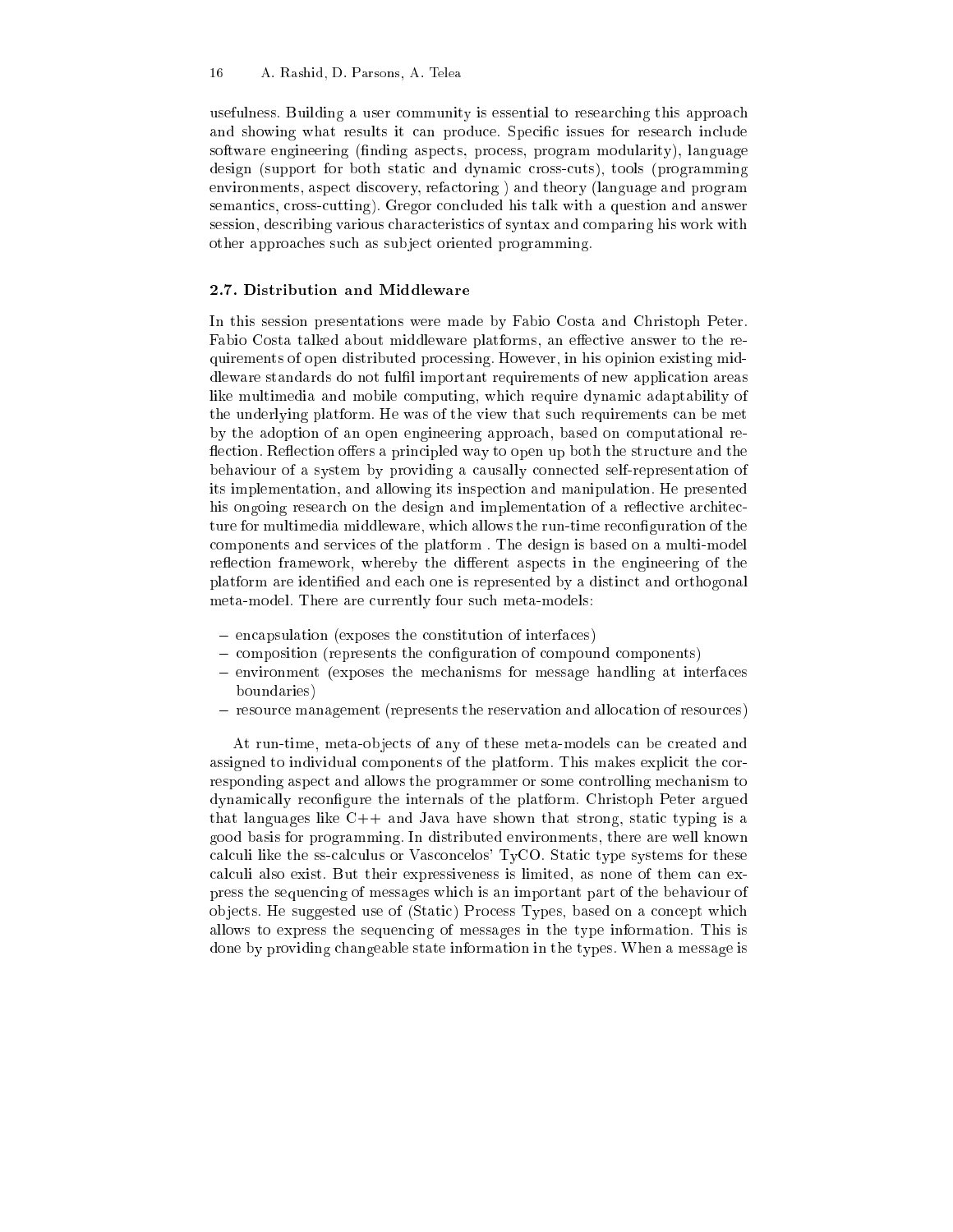sent, information about the state change of the message's receiver is provided by the type. The sender of the message can update its information about the state of the receiver. His presentation concentrated on applications of the process type concept:

- { Examine a matching relationship for process types: Process types provide the subtyping relationship and genericity for re-use. But binary methods can be re-used only with a higher-order subtyping mechanism like matching.
- ${\rm -}$  Using process types for deadlock detection: With asynchronous message passing, an ob ject is blocked while waiting for an answer (message) from another ob ject. If there are cycles of blocking ob jects, a deadlock occurs. An extension of process types allows to express that a request shall imply an answer. This property can be guaranteed statically and therefore, an important reason for deadlocks can be detected.
- { Integrate process types into CORBA: The IDL of CORBA provides little information about the behaviour of an ob ject. A goal of Christoph's research is to examine what possibilities of process types may be used to enhance the interface information but still provide static type checking.

## 3. Workshop Discussions

Three questions of key interest to the workshop participants were identified during the various sessions. These were as follows:

- ${\rm -OODBMS:}$  Industrial failure or next generation technology?
- { Using meta-information
- New approaches in object orientation Where will we be tomorrow?

The above questions were discussed by the interested participants who arrived at the following conclusions.

#### 3.1. OODBMS: Industrial Failure or Next Generation Technology?

Discussion Participants: Radovan Chytracek, Marlon Dumas, Anthony Lauder, Awais Rashid, Juan Trujillo

Ob ject-oriented programming languages, systems, and methodologies have experienced tremendous industrial success. Ob ject-Oriented Database Management Systems (OODBMS), however, are lagging far behind relational DBMSs in at least three dimensions: market penetration, sales revenue, and consumer awareness. The purpose of the discussion was to elucidate some of the reasons behind this apparent "industrial failure" and to draw some possible conclusions on the subject. In the discussion, participants considered OODBMS to be those which provide classical DBMS services (persistence, transactions , concurrency, etc), under a data model supporting the basic concepts of currently used object-oriented languages (e.g. Java,  $C++$ ). In particular, Versant, Object-Store, O2 and Jasmine are considered to be OODBMS while Oracle v8 is not,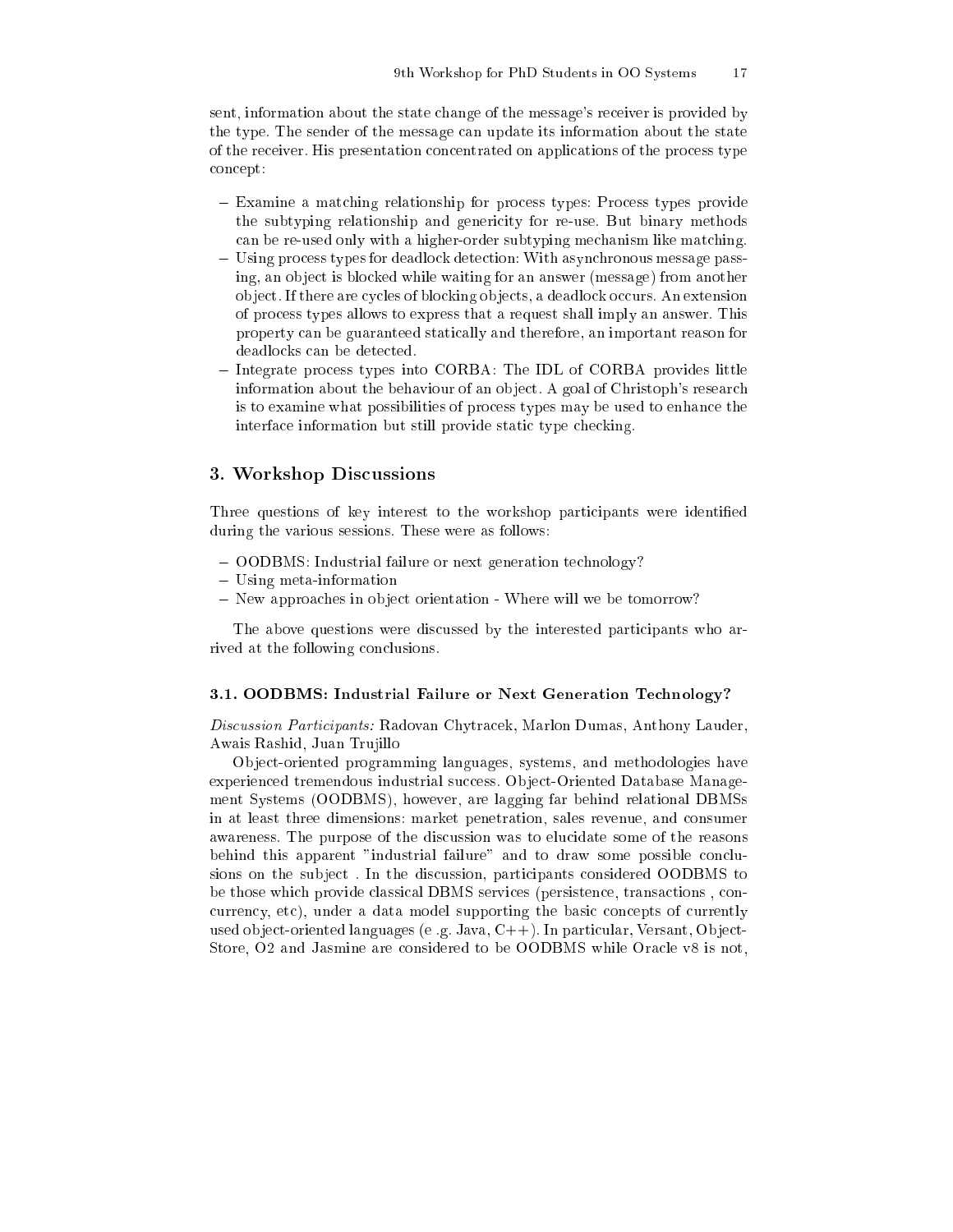since it supports neither inheritance nor encapsulation. Some of the OODBMS suppliers (e.g. ObjectStore and Jasmine) are not actually experiencing any commercial or industrial failure (in a financial sense). Nevertheless their visibility and market penetration remain limited. As a result, their long-term prospects are not very clear. Other OODBMS suppliers are currently experiencing severe financial and/or commercial problems. OODBMS suppliers emphasize objectorientedness, and its benefits over the relational paradigm. Typical claimed benefits include reduction of the impedance mismatch between the programming languages and the DBMS, performance advantages (due to navigation from roots and sophisticated caching and swizzling technologies), and transparent support for complex user-defined types. This latter feature has actually enabled OODBMSs to make ma jor in-roads in some niche markets around specialized fields needing complex data such as computer-aided design and computer-aided software engineering. On the other hand, RDBMS suppliers emphasize scalability, reliability, security, and other hard-won DBMS features that are currently (arguably) missing in OODBMS. As a result, RDBMSs have gained (and continue to gain ) massive penetration into almost all markets. Furthermore, RDBMS are currently trying to integrate some OO features into their products. Although this will not transform them into fully-fledged OODBMS, it will reduce to some extent their limits regarding complex data management. From these observations we may say that OODBMSs, in contrast to RDBMSs, are a relative failure (compared to early promises in terms of market penetration). There are two viewpoints with respect to what the future may bring. The "optimistic" one states that OODBMS are simply "hibernating", and that their time will come. The contrasting view is that, in the future, a ma jor shakeout will occur, eliminating all but a few OODBMS suppliers addressing small niche markets , with no major penetration ever occurring. Below we enumerate some of reasons underlying the current industrial failure of ODBMSs, and it is, we believe, the way in which these issues are addressed by ODBMS vendor that will determine their future prospects:

- There are many OODBMS suppliers, whereas the RBDMS marketplace has undergone waves of mergers, buyouts, and bankruptcies, leaving a small number of players. This leaves potential buyers of ODBMSs with the uneasy feeling that a similar future shakeout could eliminate any supplier they committed to now.
- Despite the existence of an OMG-sanctioned supposed standard, detailed studies have revealed many inconsistencies within it, and each of the OODBMS companies has followed their own charter leading to portability problems across products.
- Strong OODBMS research in academic labs has had limited commercial pickup, so that OODBMS vendors are having to resolve fundamentally dif ficult issues on very tight budgets with limited resources.
- { OODBMSs lack important features required by industry: e.g. performance with large amounts of data (this is a contentious issue), security, and scalability.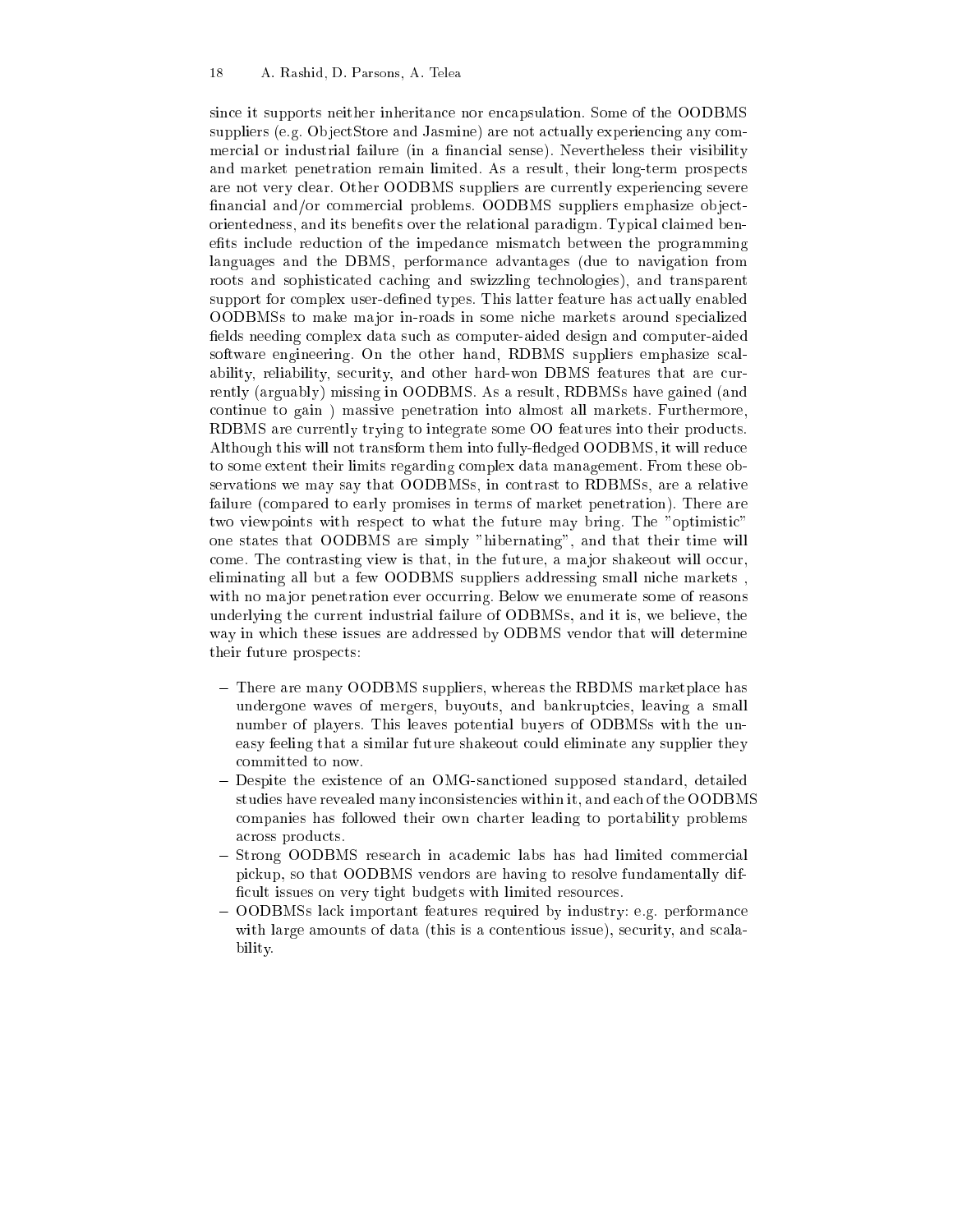- RDBMSs have proven their reliability though hard-won debugging in the field over many years. OODBMSs have not yet gone through this, leading to uncertainty over their reliability.
- Users are already committed to an RDBMS, with their own layers to resolve impedance mismatches, with mountains of application code, and with sta highly trained and experienced in RDBMS technology.
- { It is not clear to what extent the touted advantages of OODBMSs are needed for mainstream applications.

#### 3.2. Using Meta-Information

Discussion Participants: Stefan Chiettini, Akos Frohner, Markus Hof, Christoph Steindl, Alexandru Telea.

In the past, systems have been monolithic and static. In the future, systems will be modular and dynamic. The use of meta-information helps to perform this evolutionary step or is an enabling technology for it. When we look at the historical development of programming languages, we see a continuing rise of the level of abstraction of machine details: from machine instructions, via assembly languages and higher programming languages to structured and ob ject-oriented languages. The next step in this development is platform independence. Combined with network transparency, it allows writing programs that can run on any computer in a networked environment. The composition of new software out of existing components is another promising application area: The programmer composes programs in a visual programming environment by sticking components together or glues them together using scripting languages. The components shall then cooperate, which they only can do if they have some knowledge about each other: their interfaces, properties, facilities and so on. Meta-information seems to be the bridge between abstraction on one hand and knowledge about each other on the other hand. Meta-information makes some knowledge explicit that was previously only implicit. It is also a means to make information available at run time that was usually only available at compile time. Meta-information is also the key to systems that are really extensible where only the required components are active at a time and where additional functionality can be added on demand. Meta-programming can exploit meta-information to several degrees. It can use metainformation to:

- observe and manipulate itself and other running programs (introspection).
- { explicitly call functionality that is normally hidden in the run-time system, e.g. creation of new ob jects, dynamic loading, linking, and unloading of components (interception).
- { change the behaviour of language primitives at run time, e.g. ob ject creation and destruction, method dispatch, and access to simple attributes (invocation) The participants agreed that it will be crucial for every computing system and especially programming language to offer a standardized access to meta-information. Many do so already (Lisp, Smalltalk, CLOS, Beta,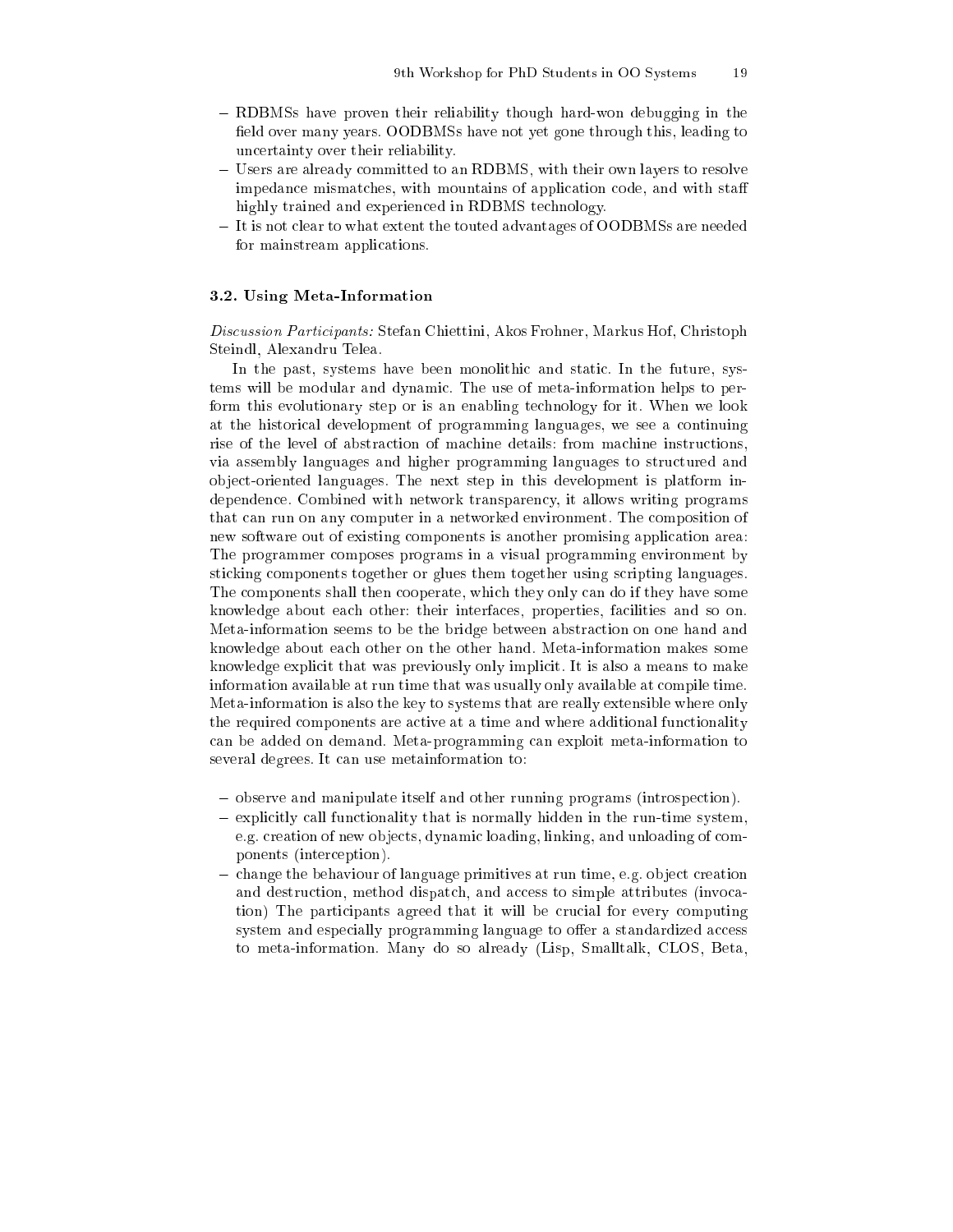Oberon-2, Java), and the implications and principles are apparently well understood. However, in the participants' view it is vital that this access is efficient in memory usage as well as in its run-time behaviour. They saw a wide field for further research and projects in this area: retrieving metainformation from legacy systems in an automatic or semiautomatic way; extending popular languages to handle meta-information; creating visual environments to support various aspects of this field.

## 3.3. New Approaches in Object Orientation - Where will we be tomorrow?

Discussion Participants: Andreas Speck, Fabio Kon, Ian Oliver, Aimar Marie, Moritz Schnizler, John Flackett, Martin Geier (guest participant)

Currently new trends in ob ject-orientation are rising such as aspect-oriented programming (introduced by G. Kiczales' and C. Lopes' group at Xerox PARC), the component generators (U. Eisenecker, K. Czarnecki and D. Batory's work), component-based approaches (C. Szyperski), intentional programming (C. Simonyi) and adaptive programming (K. Lieberherr). The states of these approaches are quite different. While components are already in use and supported by many commercial systems (e.g. CORBA implementations, COM or Java Beans) others are still in evaluation. This great variety of approaches leads to many questions: What is their impact in the future? Do they bear interesting research challenges? Which of them will supersede in the future? Within the Ph-DOOS community many PhD candidates are doing research in this area. Special crucial points are aspect-oriented programming (especially in connection with object distribution), reflective architectures, component generators, componentbased software development including the development of generic architectures for component-based frameworks, and dependence management in componentbased distributed systems, dynamically congurable middleware systems as well as secure ports for inter-component communication.

# 4. Acknowledgements

We gratefully acknowledge the financial support of AITO and Object Technology International Inc. This support made possible the presentce of many participations at the workshop, as well as the initiative to produce separate workshop proceedings containing the full versions of the presented papers.

## 5. Participants List

1. Stefan Chiettini, Institut fur Praktische Informatik, Johannes Kepler University Linz, A-4040 Linz, Austria, email: stefan.chiettini@ssw.uni-linz.ac.at 2. Radovan Chytracek, CERN, Geneva, Switzerland, email: Radovan.Chytracek@cern.ch 3. Fabio Costa, Computing Department, Lancaster University, Lancaster LA1